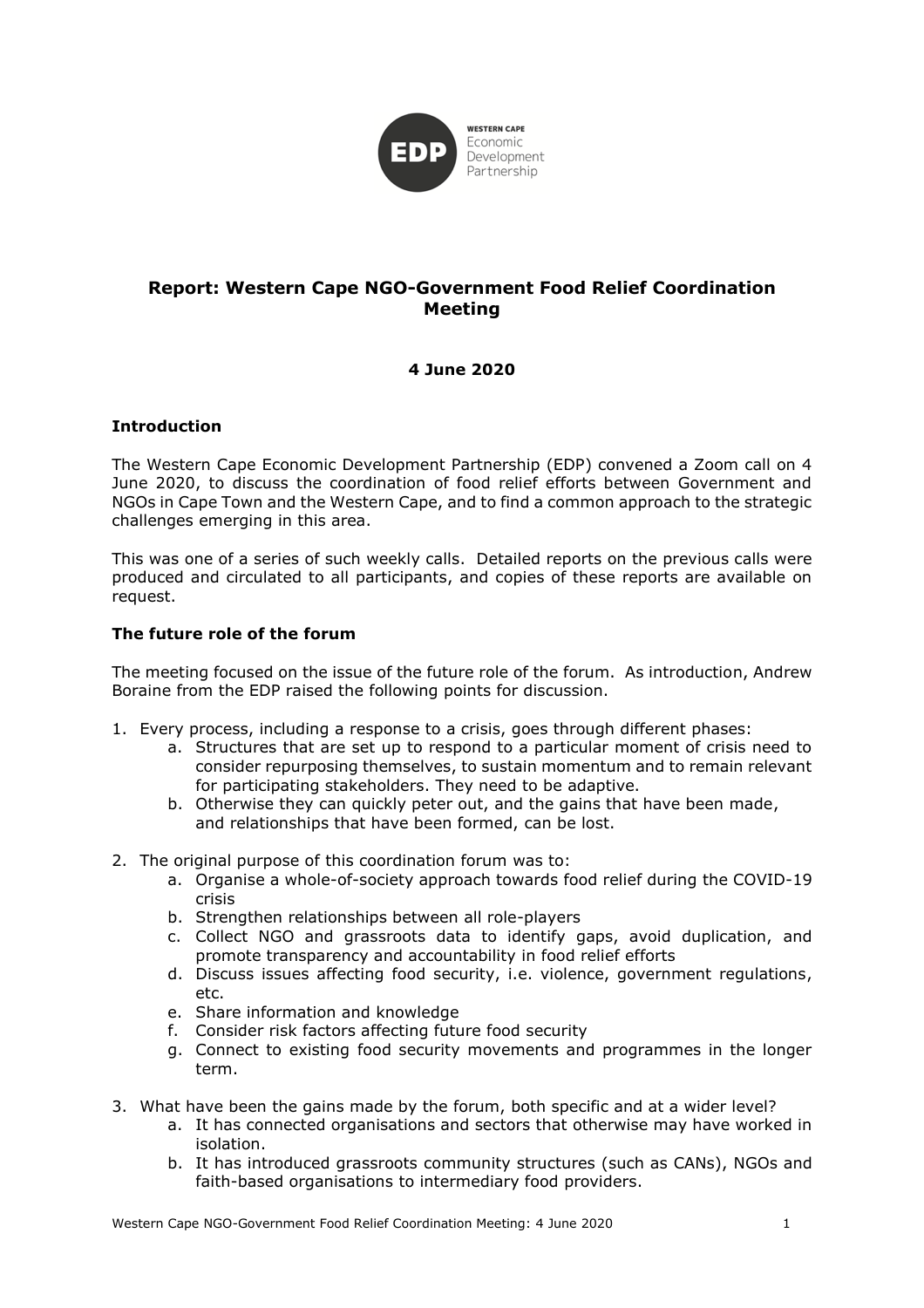- c. It has provided relevant information to participating stakeholders.
- d. It has generated data (from the public sector and civil society) on vulnerability (areas and groups), and on the activities of food relief organisations, systems, and networks.
- e. It has highlighted food relief innovations.
- f. It has raised broader awareness on the issue of food security.
- g. It has educated the public sector about the powerful role of civil society.
- 4. Changing context
	- a. There is a shift from total lockdown to partial lockdown.
	- b. There is a shift from 'crisis' to 'recovery' mode. There is a focus on opening the economy, the return to schools and universities, people going back to work, the stimulation of incomes and livelihoods, and on community economic recovery. This impacts to some extent on those donating and volunteering in terms of their available time.
	- c. There has been a psychological and emotional shift, beyond the initial solidarity shown during the lockdown, to getting on with the 'new normal'.
	- d. There is a public sector shift from widespread provision of emergency food relief to focused health and fatalities management in hot spots, with targeted testing, provision of quarantine and isolation facilities, public education on health and safety, ICU facilities, and masks. Food relief is now a relatively small component of the hot spot strategy.
	- e. Continued social relief from the government is now through the SASSA Special COVID-19 grant and school feeding schemes, rather than food parcels. Food relief is only now seen as a last resort contingency, rather than a programme of government.
- 5. Implications and risks
	- a. Many households remain food insecure. The danger is that this is treated as part of the 'new normal' and not as a crisis.
	- b. Humanitarian needs in Cape Town usually increase during cold and wet winter months (with an increased need for food, shelter, warm clothes, and blankets). This will happen at a time when many public sector and donor resources are depleted.
	- c. COVID-19 infections and deaths in many vulnerable communities and hot spots will further exacerbate hunger and food insecurity, through loss of breadwinners, closure of spaza shops and informal traders, etc.
	- d. SASSA Special COVID-19 grant and school feeding schemes will not meet the gaps in food requirements.
- 6. Implications for this forum:
	- a. A coordination forum that focuses only on food relief, and the work of food NGOs, may no longer be fit for purpose from a government point of view.
	- b. Government engagement and coordination with civil society, in the next phase, needs to:
		- i. Be able to focus on specific vulnerable areas / geographies from a health management perspective.
		- ii. Include a wider cross-section of civil society, i.e. health, education, shelter, trauma, and communications, as well as food relief.
	- c. This forum, in terms of its current purpose and constitution, cannot easily meet these needs.
- 7. Proposed discussion points for repurposing:
	- a. NGOs: What are NGO needs as civil society organisations involved in food relief? What are NGO needs in the next phase? What do NGOs need / expect from government?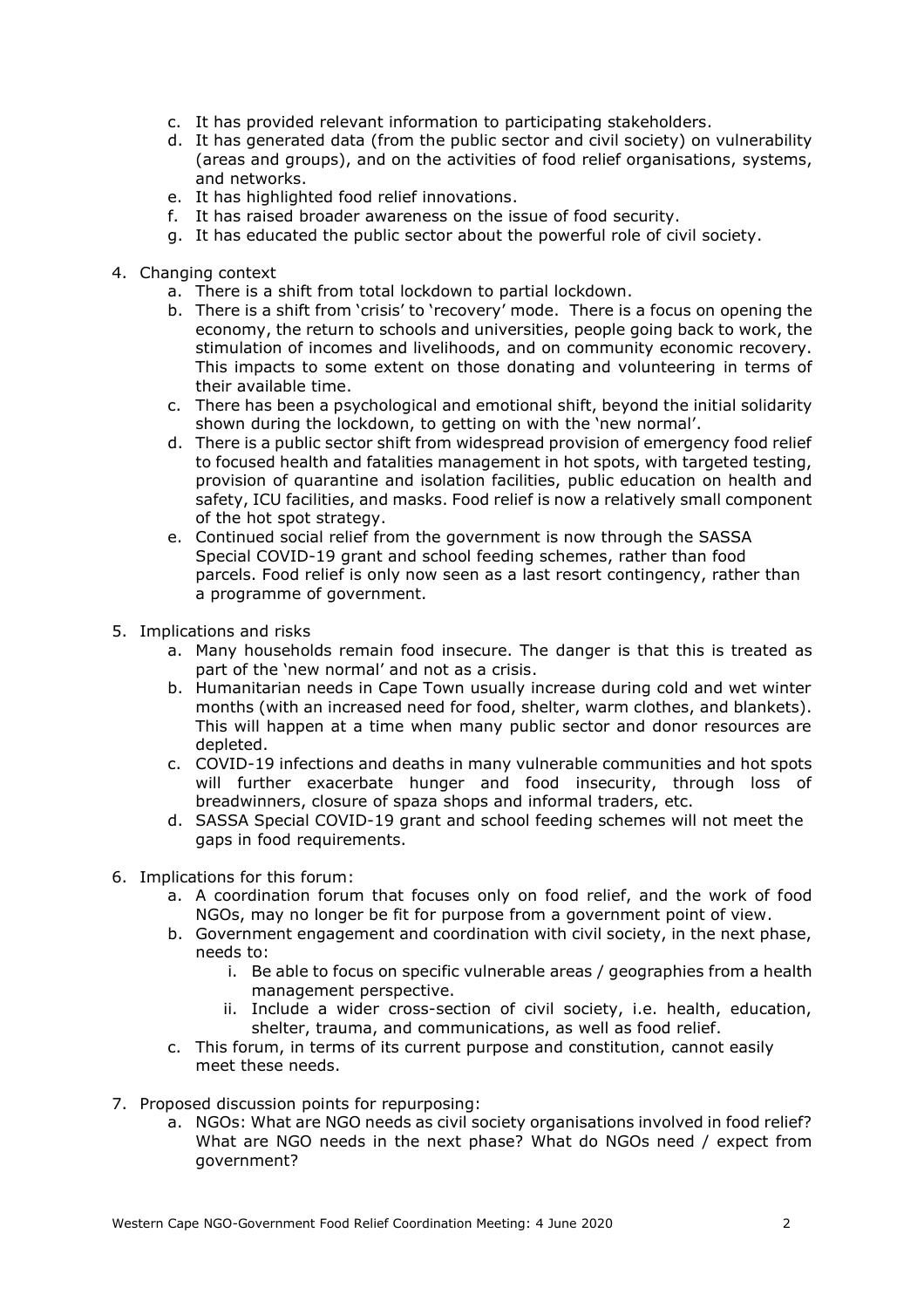- b. Government: What are public sector needs for engaging and coordinating with civil society in the next phase of managing the crisis?
- c. Both: How do we preserve the gains in the relationships that have been made during the past eight weeks? What format of NGO-Government engagement will fit our purpose in the next phase of the crisis?

#### **Suggestions for future focus areas**

An overall theme that emerged from a number of participants was that, where possible, the forum's future efforts should include considerations of job creation and economic recovery as a priority. "**Moving from relief to recovery**" was a common theme across most suggestions, with a focus on local and community economic recovery wherever possible.

There was all call to also continue the focus on food security and food sovereignty.

Many participants agreed that the forum had built up a useful momentum and sets of relationships which should not be squandered.

A number of more specific suggestions for the future role of the forum were also raised in the meeting.

- The reopening of Early Childhood Development (ECD) centres was raised as a concern, particularly **unregistered ECDs** which receive no financial support from DSD. It was suggested that this forum could assist in helping these centres to gear up for operating with the threat of COVID-19. Specifically, it was suggested that a sub-group of this forum be established to determine what is needed at these centres, and then to explore opportunities to bulk-buy free-standing sanitisers, masks, cleaning materials, etc.
- The plight of the **homeless**, particularly as winter sets in, was raised again. It was said that the number of homeless people on the streets is growing, and suggested that this forum could find a way to work with the City of Cape Town to explore the release of some civic buildings, which are not being used owing to lockdown regulations, for temporary accommodation at least until the end of September.
- Utilising the expertise in the forum to address the **inequities in the food supply** system was another suggestion. Specifically, there was a call for government-NGO partnerships to address food prices, processing issues, and supply chain anomalies.
- Several participants supported the call for the forum to assist with programmes aimed at establishing **food gardens**, possibly through the establishment of a joint task team to explore possibilities in this area.
- It was mooted that the experience and knowledge of this forum should be leveraged to develop a **vision** for the next three months to three years, on what food programmes could look like. This could include considerations on how to best utilise decreasing funding for food programmes, and even how – where appropriate – to exit from such programmes while still ensuring that distribution can continue for the most vulnerable.
- One clear learning that has emerged from this forum is the lack of visibility both to the public sector and to NGOs - of the services delivered by non-profit organisations in general. This forum could be used to **develop a platform that communicates what services are being delivered** into which communities, and by whom, to provide robust data on the activities of non-profit organisations.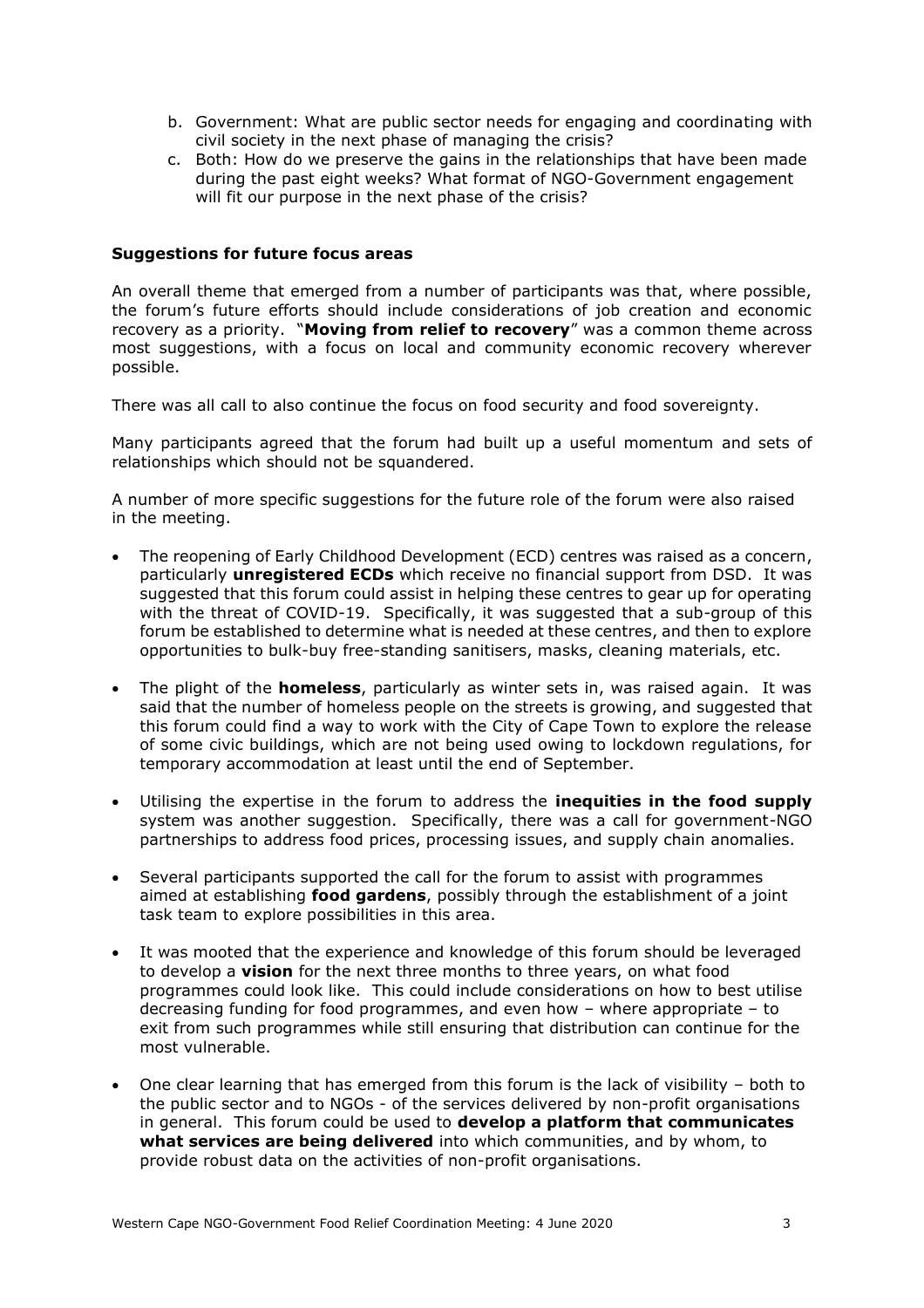- $\circ$  It was noted that the absence of a platform such as this hampered food relief efforts, and the existence of such a platform could prove invaluable in future crisis situations.
- In different ways, several participants suggested **leveraging off existing community kitchens**. It is felt that these operations are closest to the issues, and have extensive local knowledge coupled with deep local credibility. Some of the ways that these assets could be utilised included:
	- o Making food kitchens the basis around which community gardens are established.
	- o Linking food kitchens to local economic recovery efforts through, for example, leveraging local procurement to the kitchens.
	- $\circ$  Utilising the relationships around the kitchens for communications efforts, such as on behaviour to prevent the spread of the virus, or on reduction of the stigma associated with COVID-19.
	- o Establishing public-private sector partnerships based around food kitchens to drive multiple programmes.
- Two further suggestions for the forum included **assisting with government efforts** in two specific areas:
	- o **Communications**, as indicated in the food kitchen example, but on a broader basis – utilising the networks represented in the forum explicitly to communicated particular public health messages.
	- o **Managing the trauma** associated with the impact of COVID-19. Community leaders and religious leaders, for example, could be recruited to assist with specific efforts in this regard.
- There was also support for the idea that the forum assists in ensuring that **psychosocial services are more easily accessible** to all communities, during and beyond COVID-19.
- In a more general sense, it was also suggested that the network be used to **test proposed ideas**, approaches and innovations across the NGO spectrum.
- Aside from the specific ideas listed above, it was also mooted that the forum act as a more general, longer-term **mechanism for collaborative decision-making processes**, information sharing, and activity coordination for NGOs and faith-based organisations.

# **General updates and information**

A number of updates were provided on current issues and those raised in previous meetings of this forum.

#### **Data mapping:**

- Gavin Miller confirmed that the map of WCG humanitarian relief efforts is now available at [https://coronavirus.westerncape.gov.za/.](https://coronavirus.westerncape.gov.za/) Look for the yellow tile: "View our Humanitarian Relief dashboard". It should be noted that the map now includes a map of the food gardens that are supported by the Department of Agriculture. Contact Gavin at [Gavin.Miller@westerncape.gov.za](mailto:Gavin.Miller@westerncape.gov.za) with any issues or comments about the map.
- [www.fooddistribution.co.za](http://www.fooddistribution.co.za/) was also discussed. A learning that has emerged from this forum is that relying on small food relief organisations to input data frequently is unrealistic, owing to time and digital access issues. The focus for the next week is going to be on capturing the data from a smaller number of intermediary food relief organisations; contact Andrew Boraine at [andrew@wcedp.co.za](mailto:andrew@wcedp.co.za) about this.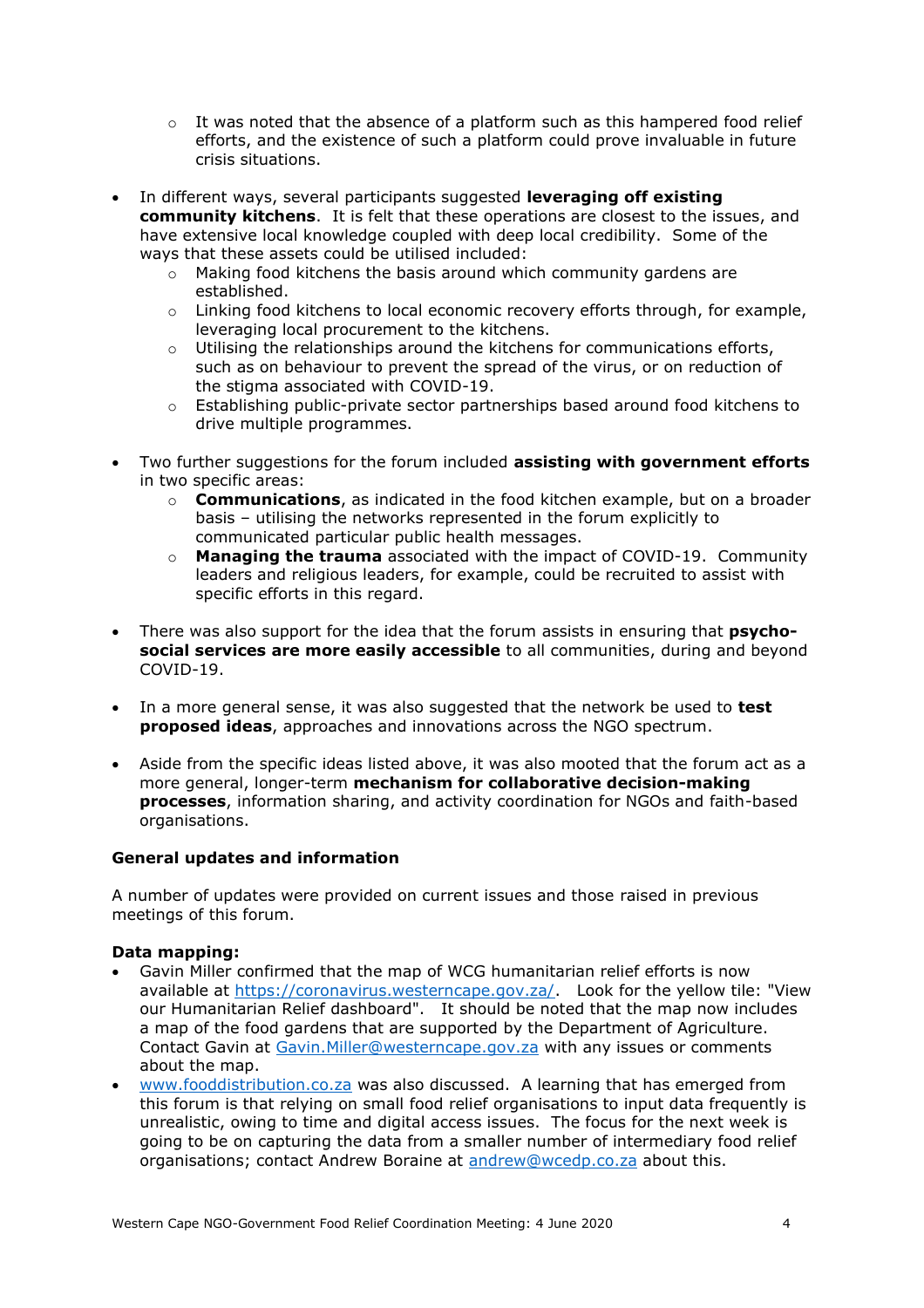Organisations that are inputting their data, however, are requested to continue doing so, and, if possible, to update their information by Wednesday of each week to accommodate planning meetings that occur on Thursdays.

## **SASSA Special COVID-19 Relief Grant:**

Over 13 million applications nationally were made, of which 6.9 million were invalid due being incomplete, duplicates, or containing inconsistent data. Of the remaining 6.5 million valid applications, 3.5 million have been processed to date. 1.5 million of these have been rejected as the applicants are already receiving some form of grant. 665 000 applications have been approved and 1.2 million are pending. 30 000 applicants have been paid, with just over 2 000 of these being in the Western Cape.

There are two main conclusions:

- There is considerably more lag between application and receipt of funds than was anticipated.
- The process will also have left large numbers of people with dashed expectations, which could have consequences in terms of civic action.

It was noted that DSD are considering implementing a food voucher system, to cover the gaps where there is inadequate food security and food parcels are not possible. Learnings from this forum, from existing food vouchers schemes, should be fed into this process.

#### **Decentralised approach to the provision of quarantine and isolation facilities via NGOs:**

This has not yet been approved by WCG.

#### **Public health education**

The WCG has made media available. However, it may be that NGOs are in the best position to 'land the message'.

#### **Masks and sanitisers:**

Every learner going back to school will be provided with two masks. The WCG is continuing to focus on the production and distribution of public masks, which could help stimulate community economic recovery.

#### **Mayor's Relief Fund:**

The Mayor's Relief Fund of R12 million is targeting families that are receiving no form of aid (including the Special COVID-19 Relief). Beneficiaries are being identified with the help of ward councillors. The distribution of this aid, via vouchers or parcels, is projected to begin this week, initially in 7 of the 24 sub-councils.

#### **Community-based Teams:**

The Community-Based Teams that were discussed in the forum meeting on 28 May have been focused on the Covid hot spots, with Tygerberg being the most urgent. Contact details of those CBTs that are up and running will be supplied at the next forum meeting. The proposal is to focus on the Delft area as a pilot. The Delft Action Network indicated its willingness to be involved in these efforts, via Fadly Issacs at [fadly.isaacs@uct.ac.za.](mailto:fadly.isaacs@uct.ac.za)

#### **Suggestions and offers of assistance**

In the course of the meeting, a number of suggestions and offers for assistance were made.

• There was extensive discussion on the group chat about the use of vouchers (in preference to food parcels).